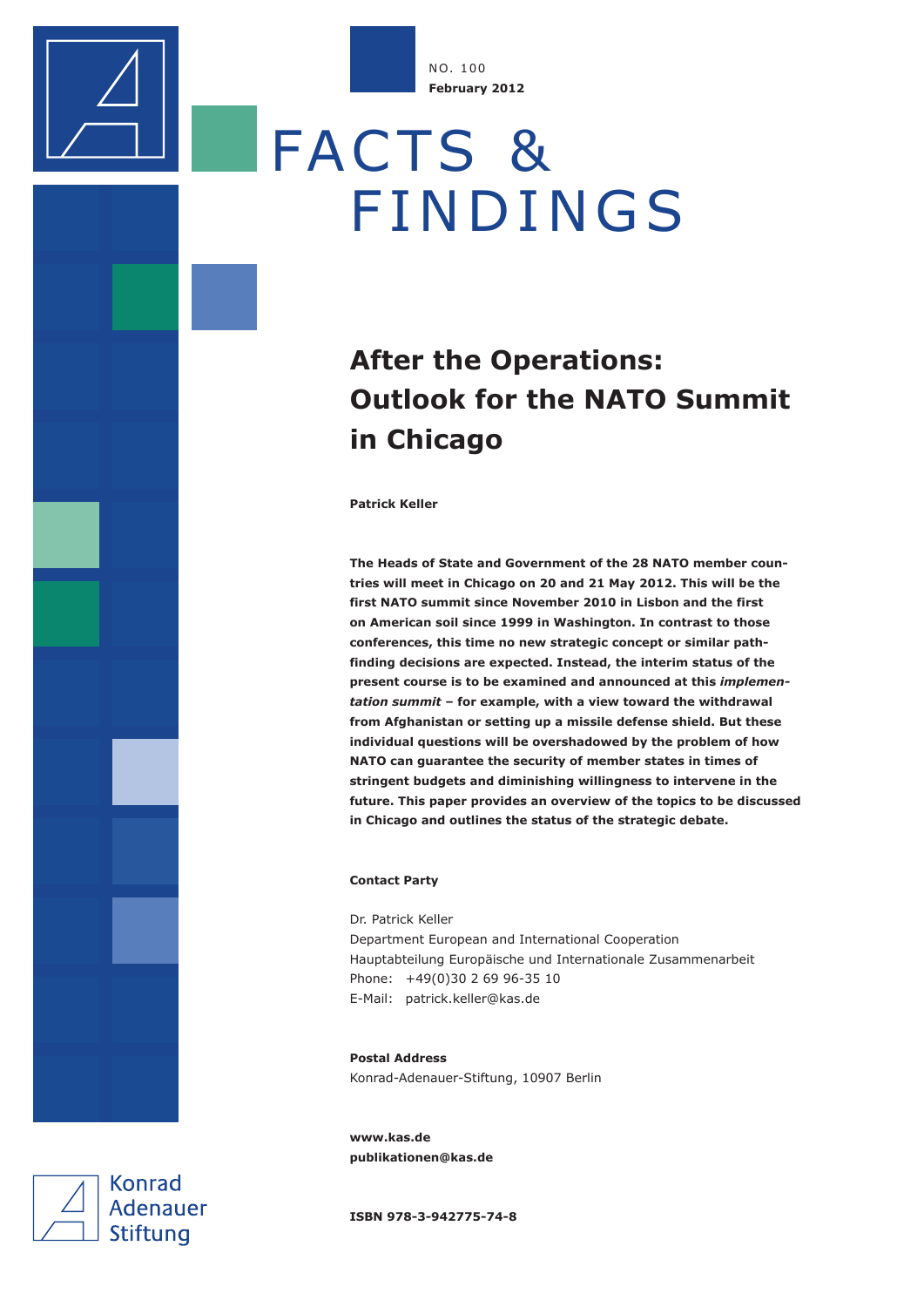### **TABLE OF CONTENTS**

- **3** | I. SMART DEFENSE
- **4** | II. AFGHANISTAN
- **4** | III. MISSILE DEFENSE
- **5** | IV. NUCLEAR DETERRENCE
- **6** | V. PARTNERSHIPS
- **6** | VI. PHASE FOUR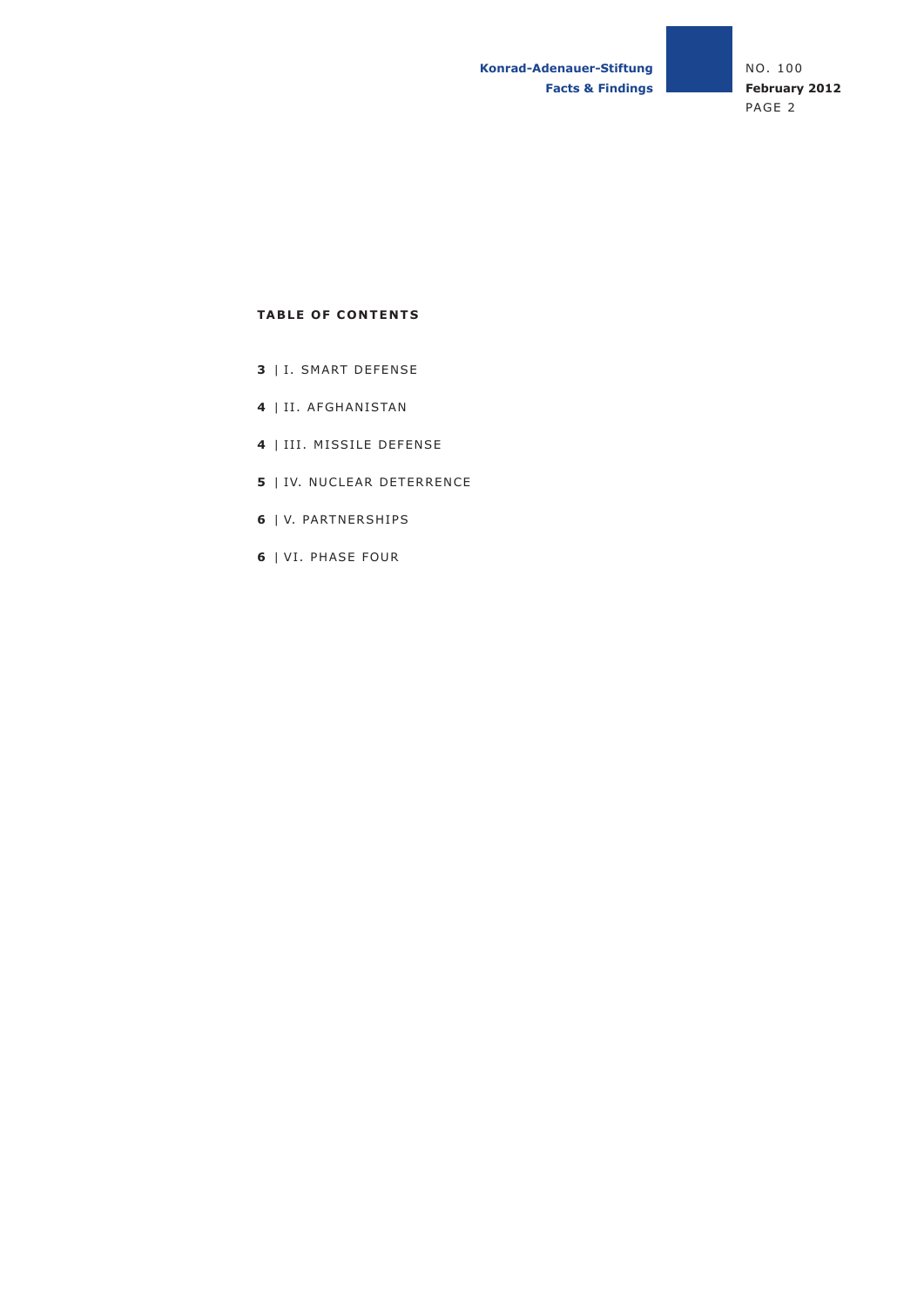**Konrad-Adenauer-Stiftung Facts & Findings** NO. 100 **February 2012** PAGE 3

*I*'*m coming home Via Chicago Searching for a home Via Chicago* – Wilco

#### **I. SMART DEFENSE**

The guiding topic of the summit will be "Smart Defense." This is the concept used by NATO Secretary General Anders Fogh Rasmussen to respond to the difficult budgetary situation in nearly all member countries of the alliance. He is thus attempting to consolidate the military capability of NATO in periods of stringent budgets: "I know that in an age of austerity, we cannot spend more. But neither should we spend less. So the answer is to spend better. And to get better value for money. To help nations to preserve capabilities and to deliver new ones. This means we must prioritize, we must specialize, and we must seek multinational solutions. Taken together, this is what I call Smart Defense." (September 30, 2011) This definition itself shows the difficulties being faced by NATO – and that "Smart Defense" will not go far as a conceptual solution and as a central topic at the summit. Six aspects contribute to this assesment.

*First*, "Smart Defense" is evidently the NATO response to the significant reductions in defense budgets which were implemented and are still expected in nearly all member countries in the course of the financial and economic crisis. The cuts are of a fundamental nature and will permanently change the West's defense capabilities. For example, Germany is planning to cut about one-third of the annual defense budget in the next three years; in the US savings in the amount of one trillion dollars are pending over the next decade (14% less than previously planned); and Great Britain with its cuts amounting to nearly eight billion dollars by 2014 (reduction of 8%) is saying good-bye to its role as a global military power. The traditional agreement to spend at least two percent of gross domestic product on defense is hardly mentioned anymore – it was never comprehensively implemented anyway.

It is the NATO Secretary General's task to struggle against this trend and to point out its dangerous consequences. But his insistence on expenditure-stagnation ("neither should we spend less") appears unrealistic and by no means as impressive as his former reference to the cuts in defense budgets: "There's a point where you no longer cut fat; you're cutting into muscle, and then into bone." (October 8, 2010). To date, he and the leading defense policy-makers of the alliance have not succeeded in communicating the urgency of the situation convincingly enough that the trend toward creeping disarmament has lost its force.

*Second*, this fits with the change in NATO parlance. The phrase "we need to do more with less," has become "better with less." It can be argued that in the case of security policy, "more" resources is a prerequisite for "better" capabilities. But even if you consider "better with less" to be possible and meaningful, you must find this formulation illusory when taking the force of the reductions into consideration. Thus, "Smart Defense" contains within itself the kernel of its own failure – or at least an inherent self-imposed limitation.

*Third,* "Smart Defense" indeed draws the correct conclusions – if we accept the inevitability of drastic savings: Defense planning and in particular armaments planning in the alliance must adhere to the requirements for specialization and multi-nationalization in order to preserve effectiveness. In this respect, "Smart Defense" is to NATO what "Pooling & Sharing" is to the common security and defense policy of the European Union. Both catch words, however, are standing on a conceptually weak foundation. This is because the difficult task of harmonization of the structures of planning, procurement, and provision across the alliance is by no means solved by the idea of pooling capabilities and using them on a shared basis. As recommendations, "Smart Defense" and "Pooling & Sharing" are similarly simplistic to Obelix' plan for a bank robbery: "We'll go in, get the money, and we'll leave again."

*Fourth*, it is inherent in the "prioritizing" promoted by Rasmussen that this strategy cannot succeed by itself. This is because the harmonizing of alliance defense requires a harmonizing of alliance policy as well. But NATO member states are as far away from a mutual and prioritized threat analysis as they are from a common attitude towards the use of military force. Consequently, many alliance partners harbor doubt about the dependable use of potential joint capabilities, at the latest since the German attitude toward the Libya mission. Therefore the desired coordination of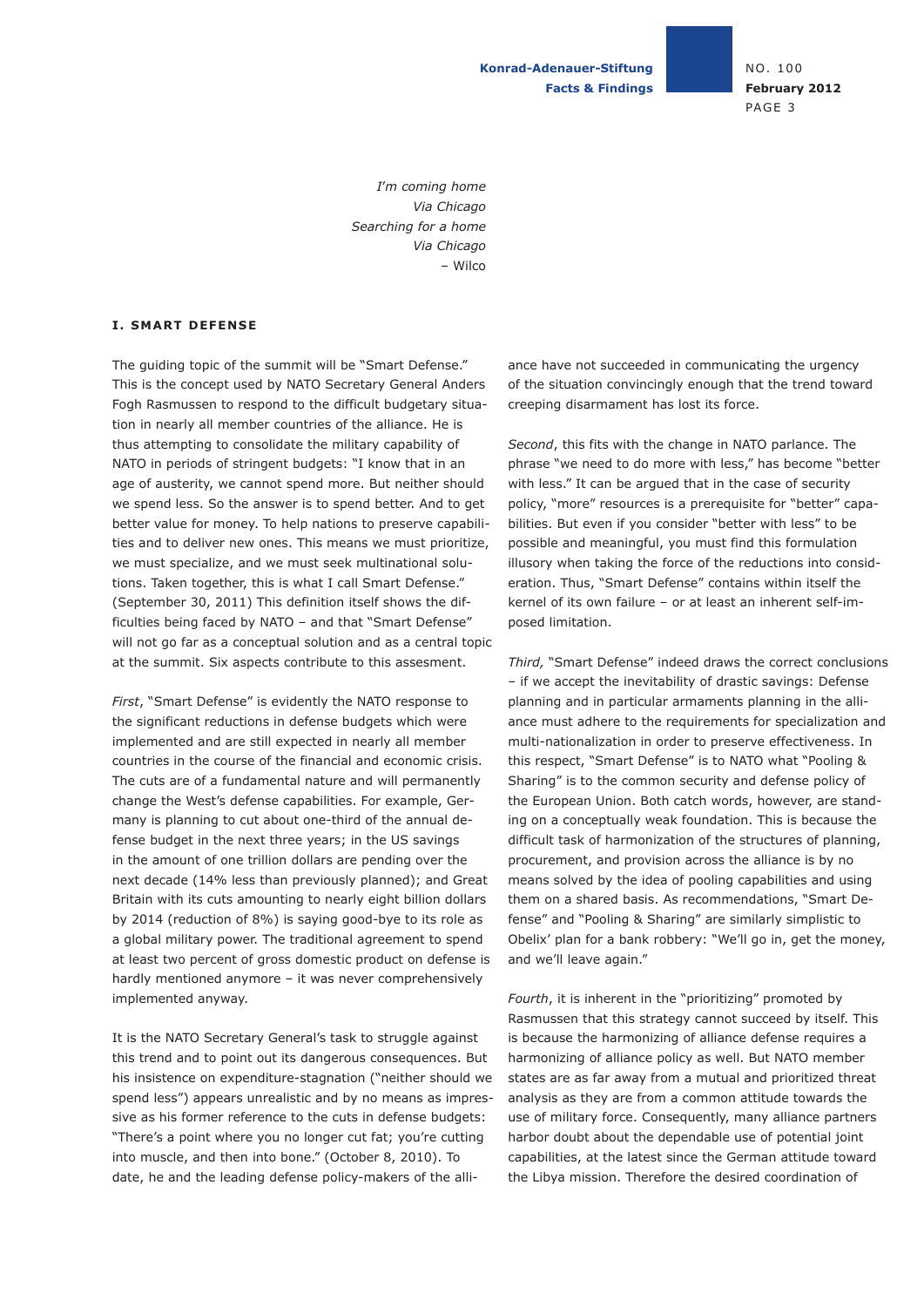force structures has also been out of reach – to say nothing about national reservations of an (industrial-)political nature.

*Fifth,* the term "Smart Defense" moves an old transatlantic split into the center of the debate: the dispute about burden-sharing. Because if the Secretary General makes the prudent allocation of resources the main subject of the summit, then mutual frustration is a foregone conclusion. For the future, the US expects the Europeans to assume greater financial and military responsibility for the security of their continent. The departing US defense minister, Robert Gates, explains this with diminishing resources of the Pentagon; President Barack Obama with the strategic shift towards the Pacific. But from the viewpoint of leading European politicians – who will probably find Chicago a welcome diversion from the usual EU crisis summits – the timing for a scolding lecture about their defense budgets could hardly be worse. In any case, initially no constructive results are to be expected from this dispute.

*Sixth* and finally, "Smart Defense" is unsuitable as a label for the NATO summit because it is without any media or policy attraction*.* By its focus on diminishing resources, it reinforces the chorus of voices spouting the supposed decline of the West and of the USA. This effect cannot be desirable – especially for the host and its re-election campaign. Even if one were to succeed in making the term conceptually fruitful, it would still be unattractive for policy communications by NATO. Because in this case, conceptual subdivision of responsibilities means to achieve concrete and highly technical agreements about which country is to provide which military assets for which purpose within the alliance – and which partners are to be thereby unburdened. It would indeed be a sensation if NATO countries could agree before the summit on a mechanism for how such an agreement could be worked out. And even this sensation – as urgently as it is in fact needed – would not even result in a shrug of the shoulders beyond the circle of security policy experts.

"Smart Defense" is an important project for maintaining NATO's capacity to act in an age of diminishing resources. However, it would have to be structured by a complex political and bureaucratic process which will tangibly impact the self-delusions of the alliance – for example, the belief that one can obtain the same level of security with diminishing outlays. Thus "Smart Defense" is not a useful motif for the summit in Chicago, where this process can at most be touched upon. The objective must at the least be to cap budget cuts and at the same time to produce a supportable concept for greater military synergy within the alliance.

#### **II. AFGHANISTAN**

The fundamentals of NATO's Afghanistan policy are clear, especially since they also are affected by the election calculations of the American president. NATO will cease its combat mission by the end of 2014. At the same time, the West has committed itself beyond this time frame to supporting the Afghan government in stabilizing the country – NATO soldiers will remain in the country for at least the training of Afghan security forces. The goal of the summit will thus be, firstly, to announce progress in handing over Afghan territory to Afghan responsibility, and secondly to avoid giving the impression that NATO is withdrawing too quickly – or even as a defeated force.

In order to present this balancing act as a clever and successful strategy, over the past few weeks there have been a number of international Afghanistan conferences which produced hardly any concrete results. Instead, they took on more the nature of departure celebrations. The mission in Afghanistan has characterized the alliance over the past decade; that it is now coming to an end is to be mediated of Chicago with resolute relief. However, no solution is to be expected for the three fundamental problems in the situation in Afghanistan. *Reconciliation* of the parties to the civil war is uncertain; the *transfer* of responsibility to the weak and questionable Karzai government is risky; and the economic *development* of the country is still at its beginning.

The summit is probably the wrong place – and certainly the wrong time – for an honest assessment of the success or failure of the NATO mission. The assessment of this mission influences too many questions of the future – from our policy with respect to Pakistan to our basic willingness for *nation-building* – that are still being disputed within the alliance, as that they can be elevated to the high stage of summit diplomacy in May.

#### **III. MISSILE DEFENSE**

In addition to withdrawal from Afghanistan, the establishment of a missile defense shield in Europe was the second important decision of the NATO summit in Lisbon; an interim report on its implementation is expected in Chicago. The goal of Secretary General Rasmussen is to announce the *Interim Operational Capability* of the defense shield at the summit. This will probably succeed, thanks to the commitment of the Obama administration to missile defense.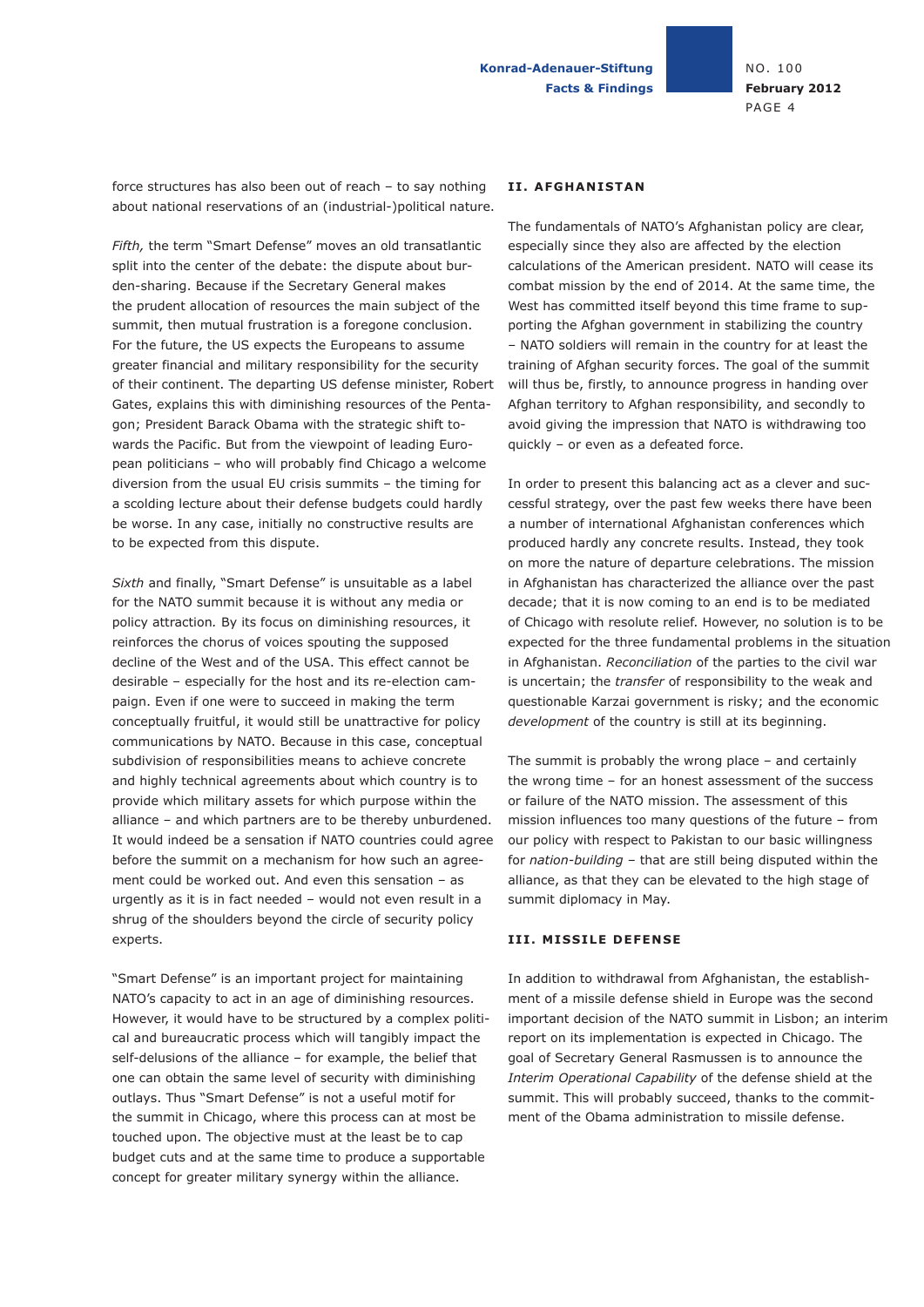**Konrad-Adenauer-Stiftung Facts & Findings**

Obama's *Phased Adaptive Approach* is intended to avoid the two essential political problems of missile defense. This approach is directed initially only against the threat to European NATO countries of medium-range missiles from the Middle East (think: Iran), not against intercontinental missiles which could hit the USA. Thus the interceptors need not be stationed in Poland or in the Czech Republic, as per the former plans of the Bush administration, but rather could be restricted to Aegis destroyers in the Mediterranean Sea. Thus the objections of Russia that missile defense will undermine their own deterrence can be invalidated. Also, the project will not fail prematurely due to a lack of financial support by the European NATO allies – missile defense will practically be a gift from the USA.

Both ideas work well enough to achieve the minimum goal of *Interim Operational Capability*; but not so well that the structural problems of missile defense would be surmounted. For example, Russia is still demanding guarantees that this system will not reduce Russian offensive potential – a technical and political impossibility from NATO's view. Even more difficult is that the European allies are committed merely to make rather symbolic and cost-neutral contributions to the missile shield. For example, Spain has agreed to station four of the Aegis destroyers at the Rota naval base, whereas Turkey has approved the construction of a US radar system. Irrespective of their minor support the European NATO allies expect an equal-authority involvement in the command structures of missile defense. From this, further typical disputes may be incurred within the alliance. This will apply in particular when the system is to be expanded so as to defend American territory as well, or if the Americans relocate their mobile system elsewhere, for example, to the Pacific. Without a considerable change in the European position towards more earnest, active, and financial support for this system, there will not be reliable protection for Europe against enemy missiles in the foreseeable future.

This conclusion is sobering because NATO recognized the fundamental necessity for missile defense as long ago as the early 1990s. It is not a glorious chapter for the alliance that every form of progress in this direction has up to now remained a patchwork. In Chicago it will be clear that this is due solely to disunity within the alliance – and not, as is often asserted, to Russian resistance. Because it is undisputed that at least the *Interim Operational Capability* will proceed even without Russian consent. The Russian argumentation was too transparently focused on restricting Western capabilities, not towards constructive cooperation. Therefore it was inherently wrong to make missile defense,

of all things, a test case for improved NATO-Russia relations. In view of the latest developments in Russian domestic politics, in Illinois there will also not be a smooch summit with the Russian president à la Lisbon. This provides one more reason to speak openly on matters of missile defense at the NATO summit, and ultimately to commit to the required political and financial pledges – or to accept responsibility for an insufficient protective shield.

#### **IV. NUCLEAR DETERRENCE**

The third decision at Lisbon, which will be reviewed in Chicago, is the formulation of a *Deterrence and Defense Posture Review*. It deals with the adequate military structure of the alliance, including conventional capabilities and developments in cyberspace. But at its core it is about the role of nuclear weapons, which are of particular importance not only for NATO's defense doctrine, but also for the identity of the alliance. After all, in the Strategic Concept 2010 NATO declared itself a "nuclear alliance."

After months of consultation there is still disagreement among specialists and politicians about how exactly this nuclear alliance is to be structured. How many nuclear weapons does NATO need? Where and how should they be stationed? What is their purpose, and under what conditions should they be used? And finally: Does not the planned missile shield (*deterrence by denial*) reduce the need for nuclear deterrence (*deterrence by punishment*)?

It is laudable that this exceptionally complex and multifaceted subject is being discussed by NATO at all – the first time since the end of the Cold War. However, until Chicago no concrete results are expected, because the positions are gridlocked: Whereas the nuclear countries and most members from Central and East Europe are stressing the fundamental relevance of nuclear weapons, countries like Germany, Belgium, Netherlands, and Norway are striving for disarmament, emphasizing the reduced salience of nuclear weapons. In addition there is the determined persistence of France for its independent deterrence capability, which also includes the use of nuclear weapons against non-nuclear aggressors, if needed. It is also noteworthy how little of Obama's *Global Zero* initiative of 2009 is still to be felt in the NATO debate, even on the American side; the role of the US as nuclear security guarantor for the alliance partners is clearly in the foreground.

Therefore it cannot be assumed that the status quo will change with Chicago – even with respect to seemingly *low-hanging fruit* such as ending nuclear sharing. Instead,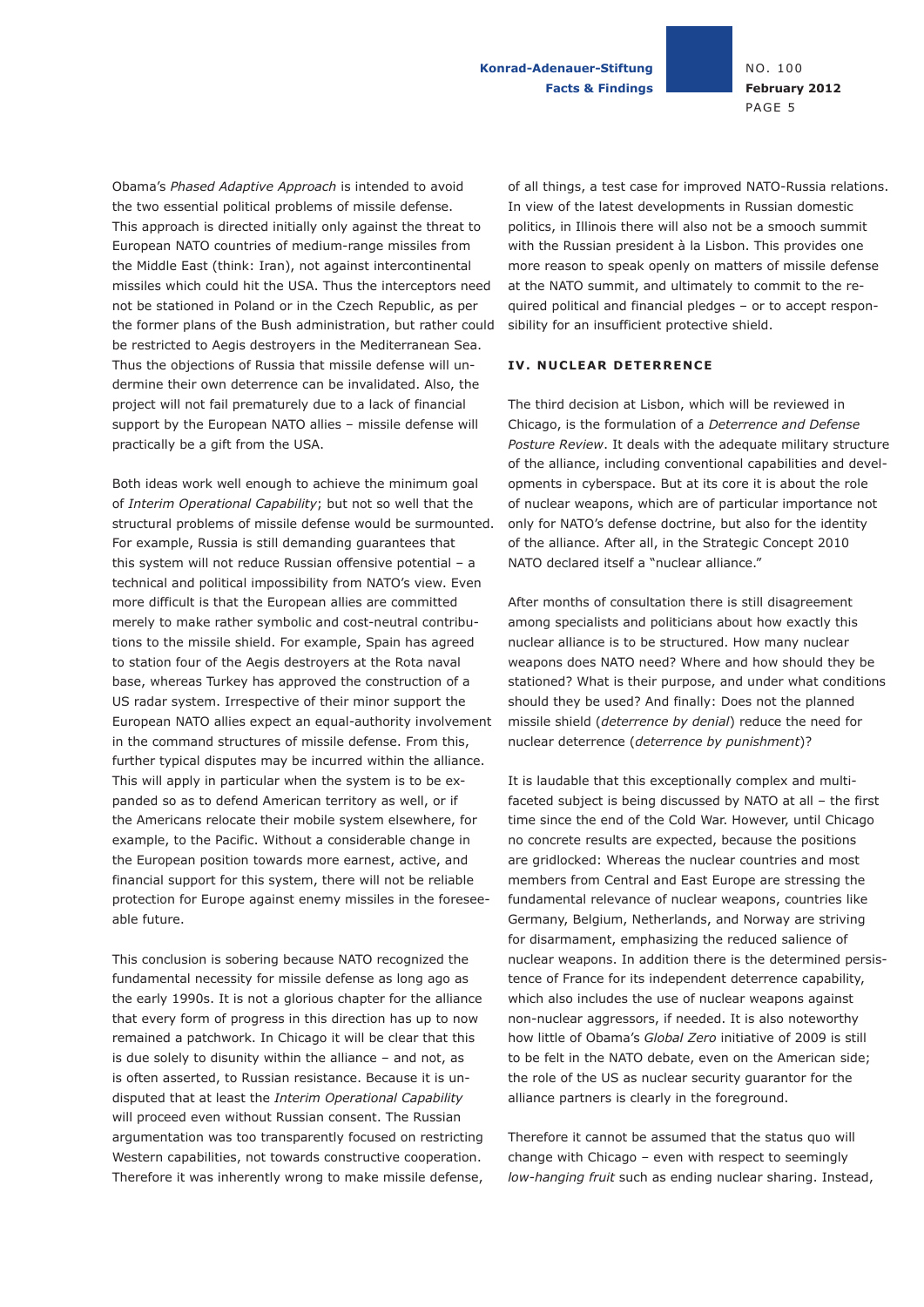**Konrad-Adenauer-Stiftung Facts & Findings** NO. 100 **February 2012** PAGE 6

probably an interim report will be prepared which conceals the differences of opinion. The fundamental question of how deterrence is to be organized in the 21<sup>st</sup> century will, however, continue to be discussed within the alliance.

#### **V. PARTNERSHIPS**

In his "Smart Defense" speech, General Secretary Rasmussen stated that he wants "an Alliance that is committed – capable – and connected." The first two adjectives describe the typical circles of debate within NATO: Cohesion and determination – military and political capability. The connectivity of NATO has gained prominence: its ability to cooperate with others.

The increasing relevance of partnerships is a direct outcome of the diminishing resources and of practical mission experience in recent years, especially in Afghanistan. If you seek to undertake formidable tasks but can afford to do less and less on your own, you need the support of others. For example, the ISAF-mission was and is significantly supported by the military and financial contribution of partners such as Australia, South Korea, and Japan. Ideally, both sides will benefit from the arrangement - NATO gains legitimacy and effectiveness, the partners gain regional stability, political advantages, and closer ties to the decision-making processes of the alliance (without the requirements of membership). The dynamics for enhanced usage and institutionalization of partnership thus come from different directions; this will be one of the key themes of international security policy during the coming months and years.

Conceptions of the alliance as a hub, as the center of international security policy, are still prominent within NATO. After all, NATO already has institutionalized partnership programs such as the *Partnership for Peace*, the *Mediterranean Dialogue* and the *Istanbul Cooperation Initiative*. These initiatives have achieved varying degrees of success, for different reasons, and at this time a comprehensive evaluation is still pending. Evidently the developments in North Africa and the Middle East necessitate an urgent adaptation and enhancement of regional partnerships. In addition, NATO must also enhance partnerships not only with individual countries, but also with different international organizations and institutions, such as the UN, the AU, and the EU. In everyday affairs this is often cumbersome, as the contentious barrage in NATO-EU relations illustrates. But it is an indispensable endeavor towards the goal of greater efficiency and a really "smart" security policy.

Against this background, in April 2011 NATO concluded the "Berlin Package", which outlines the basis for a reform of its partnership policy. It deals primarily with improved

efficiency for the partnerships through harmonization of the instruments used and a specification of the military contributions by the partners to NATO missions. The framework agreement has in the meantime been charged with some details – for example, all partnerships in the future will be concluded via a standardized procedure (*Individual Partnership and Cooperation Program*) and then managed by NATO through a *Political and Partnerships Committee*.

Within NATO bureaucracy, many feel that these reforms have been sufficient. Still, one should hope for further such initiatives in Chicago, because the concrete embodiment of existing and future partnerships is still unclear. It needs to be considered, for example, how partner countries can be incorporated into the "Smart Defense" efforts for more efficient defense planning. Subsequently, discussions could be held on how such partners who are particularly close to NATO, not only geographically, but also with regard to their political culture and values – one could think of Sweden, for instance – can be included more closely in scenarios of common defense as per Article V. Thus a factually new quality of partnership could be created to the benefit of all involved. These examples show: This topic has more room for fresh ideas than the other typical NATO debates.

#### **VI. PHASE FOUR**

The summit agenda is determined by the daily business, but meetings like in Chicago always offer the opportunity to look into the future. It is to be assumed that for NATO the coming decade will differ significantly from the past one, which was often described as the "third phase" of NATO. In this view, the first phase was the Cold War, when NATO armed up primarily against Soviet Communism. The second phase was the 1990s, when NATO – not least through its enlargement policy – helped the emerging, liberal democracies in Europe to stabilize and the continent to achieve unity. The third phase began with the Kosovo war or, at the latest, on 11 September 2001, and was defined chiefly by NATO missions: military operations outside the alliance territory to ensure the security of member countries.

This phase is now coming to an end, most visibly through the pending withdrawal from Afghanistan and the completed withdrawal from Iraq (which has since led to the end of the NATO-directed training mission there). The stabilization mission in the Balkans is only very small; in Libya NATO avoided the use of boots on the ground from the very beginning. This is the consequence of political and financial constraints, of a war fatigue which is evident in all alliance countries. In addition, the trend that inter-state wars are becoming more rare is solidifying.